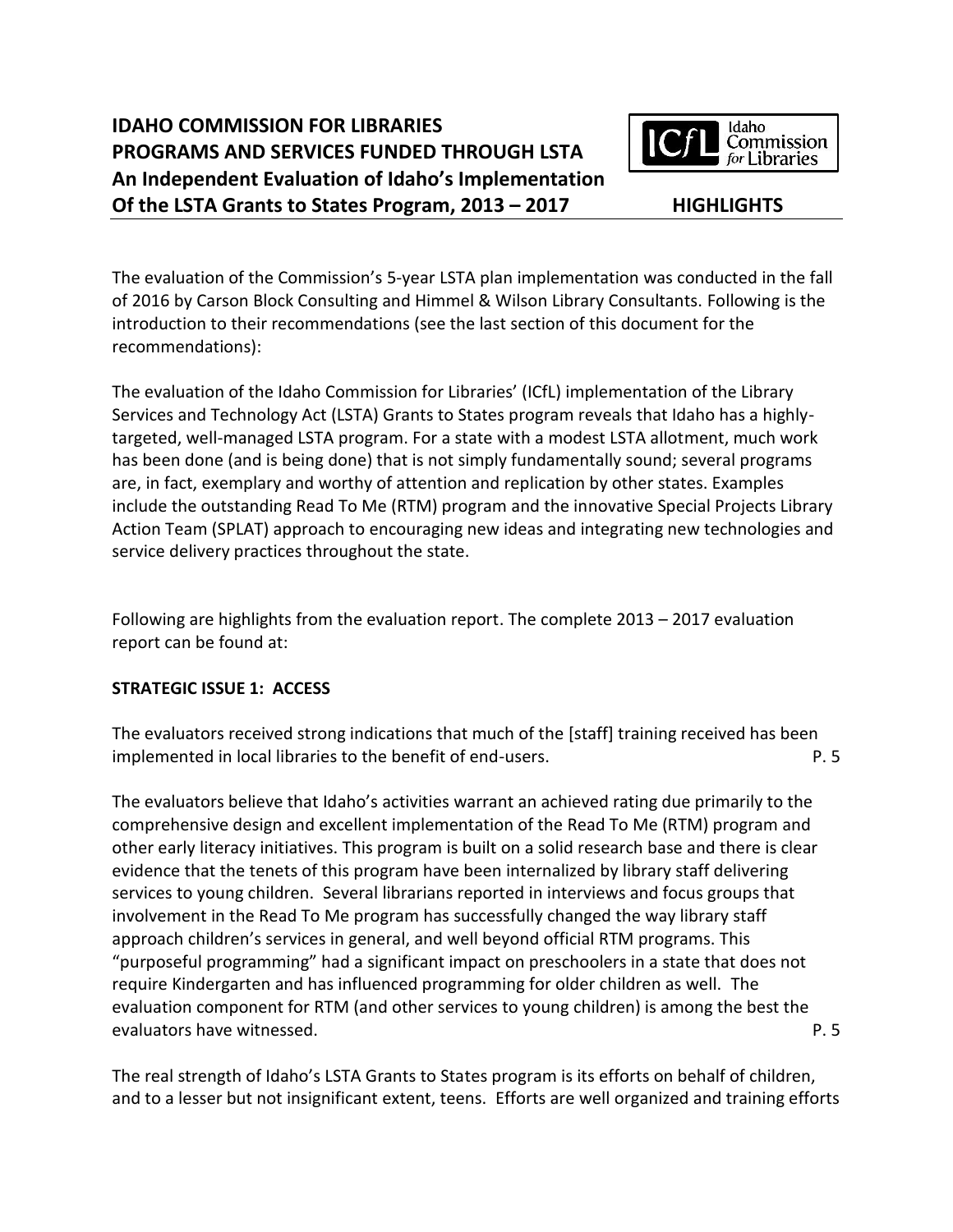(targeting the library workforce) are extremely well integrated into programs ranging from Read To Me to initiatives focused on teens (Make It at the Library). Family literacy is also a specific, highly integrated focus of several initiatives. The process of the process of  $P. 7-8$ 

In fact, Idaho's array of training opportunities is, in many ways a model for the nation (and to some degree for the world). ICfL's online Alternative Basic Library Education (ABLE) and Supplemental Alternative Basic Library Education (SABLE) programs have enabled librarians and library staff without formal library education to gain basic skills and to enhance their abilities to serve the public. P.13

As is evident from the large number of projects that have "summit" as part of their title, ICfL also takes their role as a "convener" very seriously. The state library agency manages to extend its reach by enlisting and engaging professionals in the state as partners in leadership and innovation. The Library Leadership Advisory Committee (LiLAC) and the Special Projects Library Action Team (SPLAT) are examples of this strategy. The example of the strategy and the example of the example of this strategy.

. . . the scope of the programs [to reach all segments of the population] carried out is impressive. They include major efforts targeting the Hispanic population (Dia de los Ninos/ Dia de los Libros), programs designed to engage families (Idaho Family Reading Week), and programming related to Science Technology, Engineering, and Math (STEM). Several focus group participants expressed the opinion that the Make It program had been particularly successful in attracting non-traditional audiences to the library. P. 19

The My First Books project received many positive comments in the web survey and in focus group sessions. One respondent heaped praise on multiple programs. "We love My First Books. It is by far the most valuable Read to Me program available. The JumpStart Kindergarten Registration program is a close second. Availability of books through the Year-Round Underserved program is also a powerful resource. Those three largely build our capacity to serve and help tremendously in allowing us the resources necessary to make a strong impact in our community." P. 20

Another focus group participant shared two anecdotes related to My First Books. "When describing the program to a group of kids at school (learning that they could get up to nine books free) the kids cheered. One girl said '9 books? I don't even have one book!'" P. 20

The TBS (Talking Book Service) has also done an exceptionally good job of getting information out to the public about the program. **P. 21** and the program.

Training and the provision of resources to launch makerspace efforts are bringing new people into libraries across the state. **P. 21** and  $P$ , 21

The librarian from one library participating in the Make It at the Library project said, "This has been a great program in that librarians are being trained in a variety of new technologies, the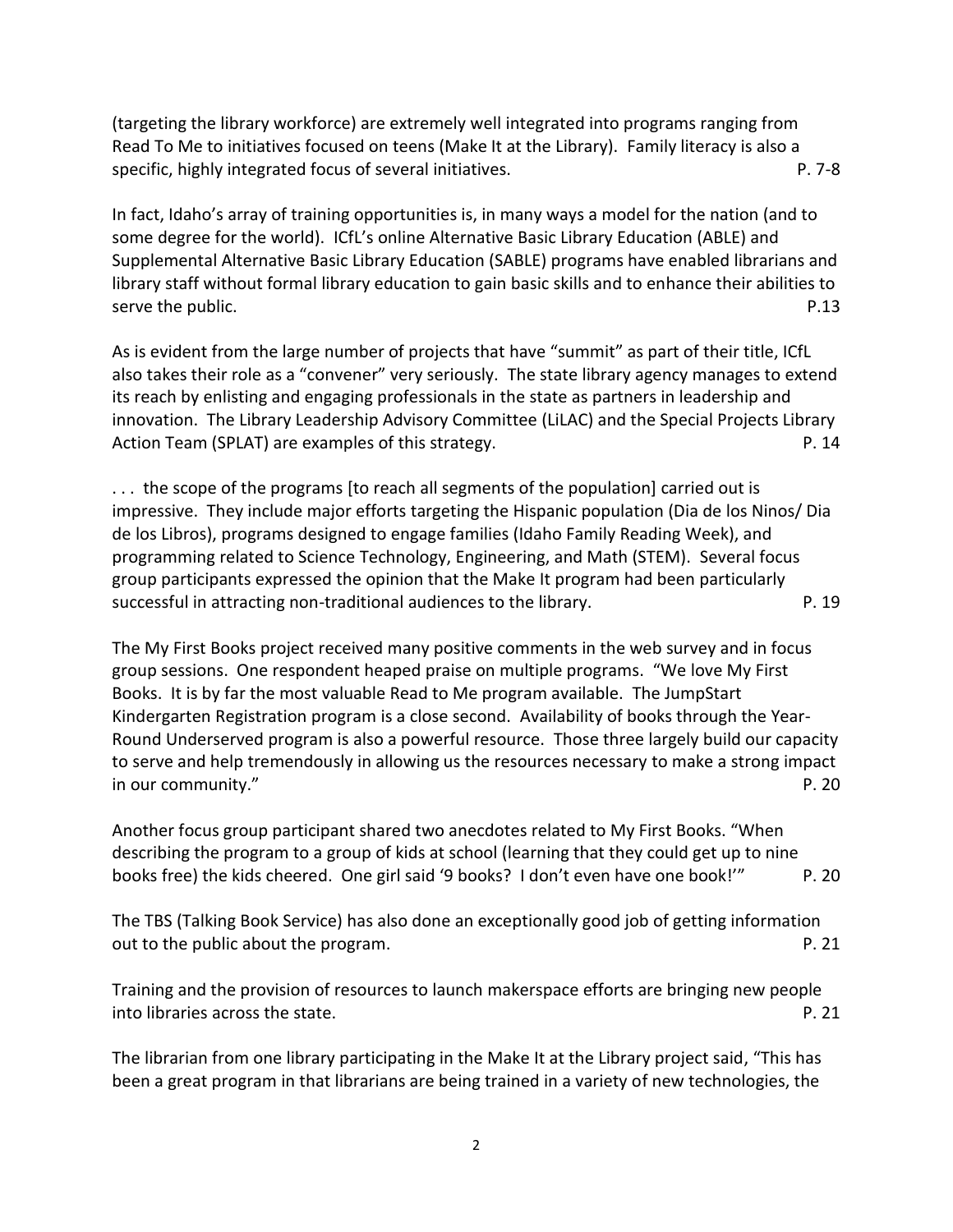most obvious being the 3-D printer, and we're able to expand our services to a new type of patron. I would just say keep the ideas rolling. We love what you're doing." P. 21

# **STRATEGIC ISSUE 2: LITERACY**

These [Read to Me] activities as well as the Stop the Summer Slide project and the Bright Futures initiative carried out under Goal 2.1 serve to solidify the place of Idaho libraries as centers of learning, especially for children and teens. The evaluators rate the goal achieved . . . because Idaho libraries appear to be strengthening their claim as learning places. While many states do "nice" things with their LSTA Grants to States funding, the evaluators believe that Idaho's efforts in early literacy is important work worthy of study and replication by other states. P. 6

Activity targets for the Read To Me that relate to professional development include conducting early literacy training and demonstrating the role of librarians in the education process. The number and scope of staff development opportunities that are available to Idaho librarians are exceptional. Clear expectations for outcomes are established for every workshop and training event. P. 24

While this is just a single training event [RTM Rendezvous], it evidences a common theme. Training generally presents soundly researched concepts, establishes concrete desired outcomes, and attracts participants from all types of libraries. P. 25

The evaluators explored whether early literacy training (Bright Futures, Read To Me, etc.) had changed the way librarians approached programming for young children. It is clear this is the case. For example, one librarian told the evaluators that she thinks about and applies the principles presented in workshops and training sessions in all her storytime programs; not just in those that fall under the Bright Futures, Summer Slide or Read to Me banners. P. 25

Idaho has approached early literacy in a purposeful way seen in few states. The ongoing involvement of Dr. Roger Stewart of Boise State University in the "Stop the Summer Slide" project is providing new insights into what works and what doesn't work in regard to summer reading initiatives. The project is providing longitudinal data on the impact of reading and various behaviors (such as visiting the public library) on student performance. The ongoing project is tracking differences based on a number of characteristics (Hispanic, Limited English Proficiency, etc.) While some of the data is inconclusive, a variety of hypotheses are being tested to determine the factors that make the biggest difference in maintaining reading proficiency over the summer months. Idaho's work in this regard is of national significance.

P. 25

## **STRATEGIC ISSUE 3: COMMUNITY ANCHOR**

ICfL's strong staff development efforts are translating into library services that are more closely aligned with community needs. By implementing the concepts that have been shared, libraries are becoming central places of learning in their communities. P. 6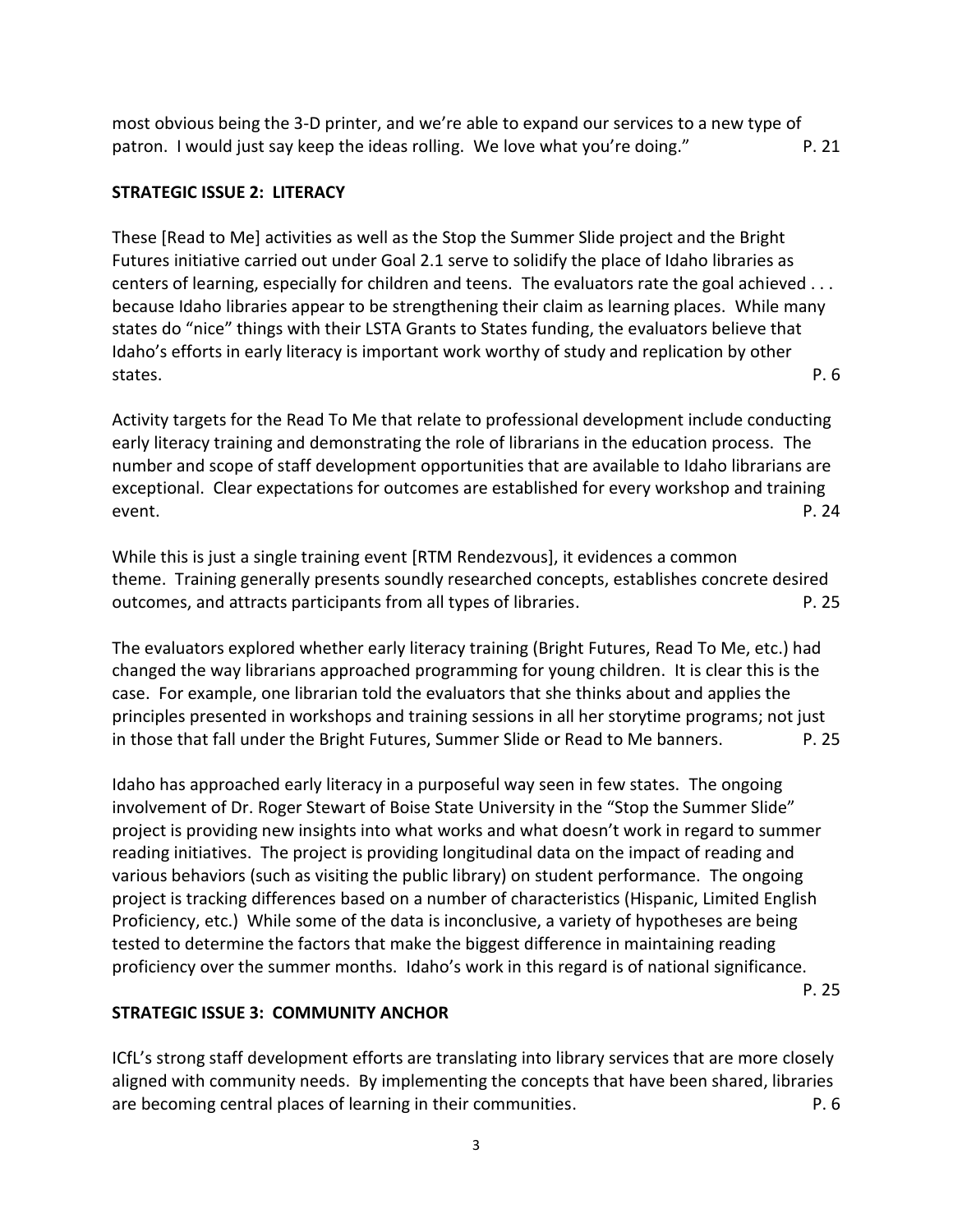. . . ICfL provides a rare combination of leadership and support for libraries. . . . evidence supports the conclusion that ICfL both understands and enables libraries to serve the public more effectively. The contract of the contract of the contract of the contract of the contract of the contract of the contract of the contract of the contract of the contract of the contract of the contract of the contract

. . . a public librarian in a focus group said, "There has been a change in the relationships between elementary schools and public libraries. We can see a change – Kindergarten teachers seek us out to talk to their kids and parents. We have developed an excellent relationship with teachers. Another said, "The Teens and Technology program has changed the public's perception of what a public library can be." A third pointed to another project and offered that, "Dia de los Ninos has been a success. We have developed partnerships with local Hispanic storytellers, musicians, artists and local Hispanic bakeries. We often get a higher Latino turnout at our Dia programs and the families often continue using the library. Once families come into the library for the first time, they are hooked and we get repeat patrons." P. 29

Focus groups and interviews as well as responses to the web survey support the view that the Idaho Commission for Libraries provides an all too rare combination of leadership and support for libraries. . . . evidence supports the conclusion that ICfL both understands and enables libraries to serve the public more effectively. P. 31

The following testimonial offered by an Idaho librarian in a focus group is helpful as well. "I always tell people ICfL does not operate like a typical government agency – they are proactive instead of reactive. They are always looking ahead and are research-based, which I appreciate. I put my trust in them and I know they are addressing things as they can and they are encouraging us all to serve our patrons even better." The contract of the server of the server of the server of the server of the server of the server of the server of the server of the server of the server of the server o

## **RECOMMENDATIONS FROM THE CONSULTANTS**

The finest organizations are those that are constantly seeking to improve, and it is in that spirit that the LSTA evaluators offer the following recommendations:

#### **1. Maintain a sharp focus on early literacy**

In part, this is a "don't throw out the baby with the bath-water" recommendation. It is an affirmation that what is being done is working. Although some may be critical that early literacy and a focus on young children consumes such a significant portion of Idaho's LSTA allotment, the evaluators believe that this is warranted in terms of needs (given the lack of a mandate for Kindergarten in the State) and that programs in these areas are highly effective.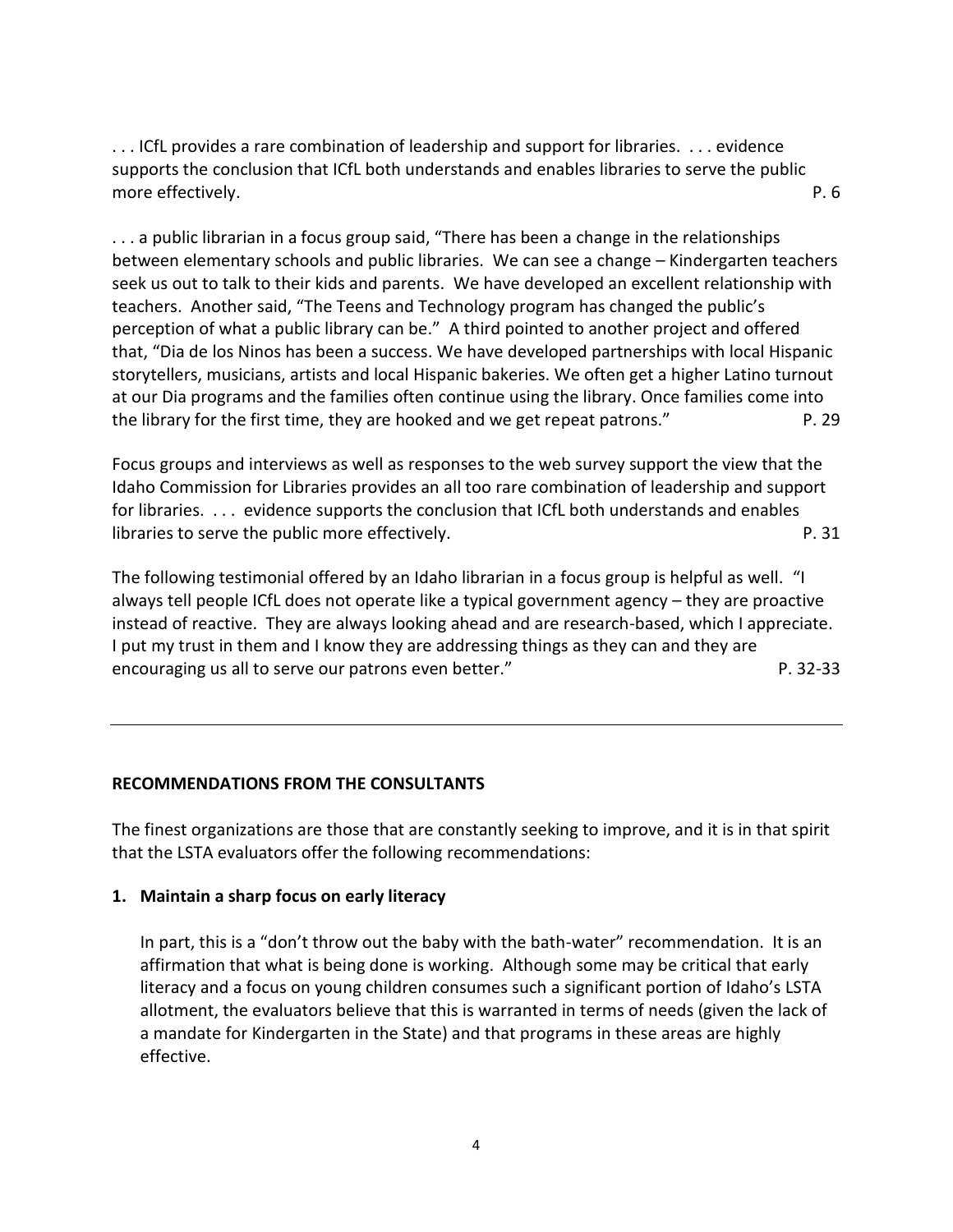It is particularly important for the field of librarianship that ICfL continue to build on the baseline of research on the relationship between early literacy programming in libraries and student achievement. The research already conducted raises almost as many questions as it offers answers and determining what factors related to library services are most effective in preparing children for school is of national significance.

# **2. Seek ways to create greater integration between/among LSTA-funded projects/activities**

Most of Idaho's LSTA projects are "standalone" in nature. This is not at all unusual. The evaluators have observed that this is the case in most states. However, given Idaho's relatively modest LSTA allotment, leveraging dollars to achieve the greatest results is essential.

Given Idaho's estimated population of 1,655,000, the state's annual LSTA allotment of approximately \$1.275 million per year translates into 77 cents per person on an annual basis. It is obvious that LSTA funds alone are inadequate to meet the library and information needs of all Idaho residents. Meeting the library and information needs of Idaho's residents requires, and will continue to require, partnerships involving local governments, school districts, public and private institutions of higher learning, and an array of governmental and non-profit agencies. The Idaho Commission for Libraries' (ICfL) challenge is to find ways to make 77 cents per person transformative in terms of library services; to leverage a small amount of money to accomplish major results by strategically deploying funds and leveraging other public and private monies in support of library and information services. Creating greater integration between/among services by crafting programs in such a way as to create dividends in multiple areas through a single activity is one strategy for doing this.

# **3. Develop "Human Resource" measures for the evaluation of the Talking Book Service**

It is very difficult to justify expenditures on the Talking Book Services on a transactional basis. The costs per circulation transaction common among NLS affiliate programs across the nation are extremely high. Using circulation as a measure of the talking book services represents a misunderstanding of the importance of the program. Developing and tracking qualitative "Human Resource" impacts based on the outcomes described in the Measuring Success intents will provide a much better picture of the efficacy of the program and will also suggest ways in which the Talking Book Service could be modified to produce measurable results.